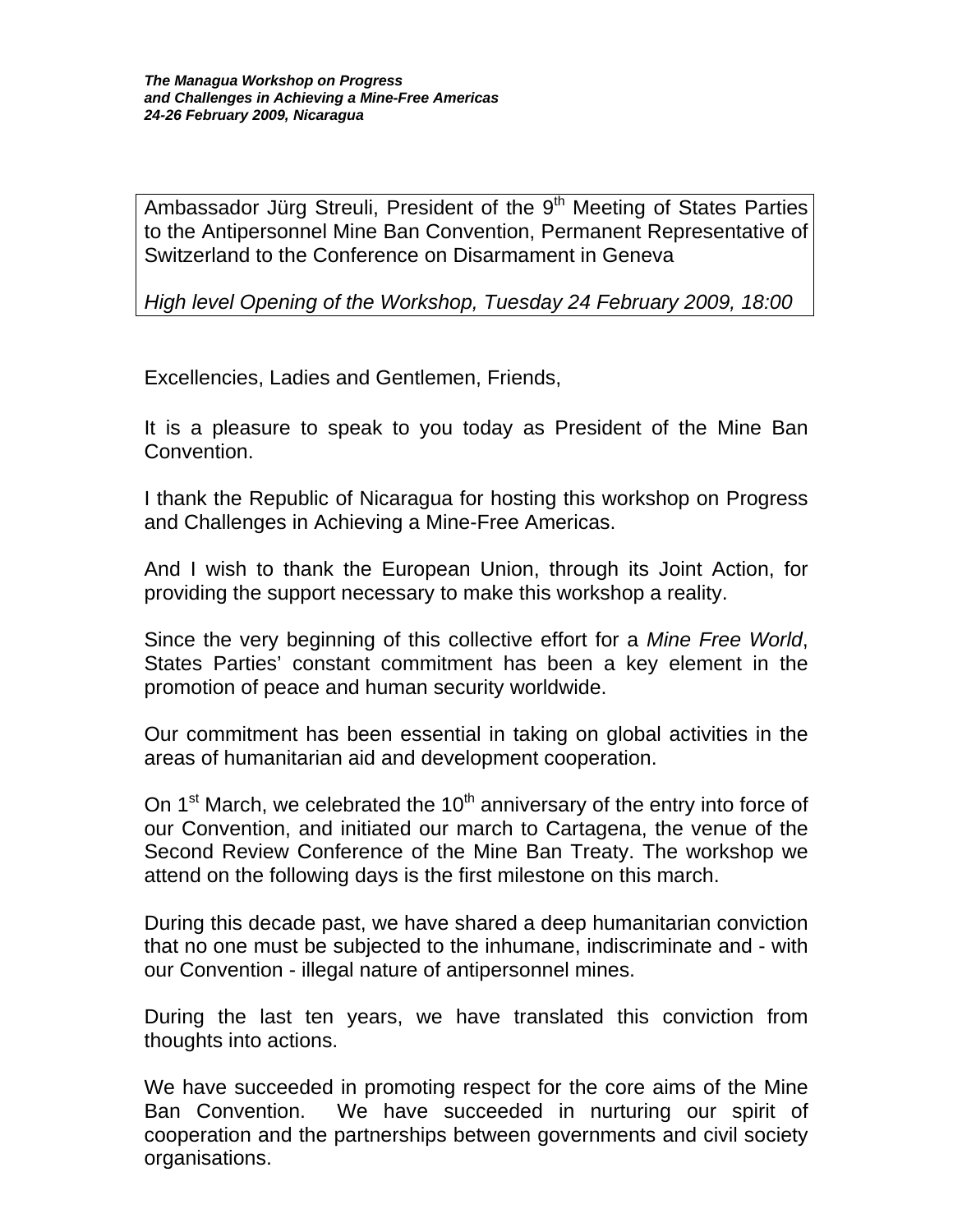Through our commitment, we have set out on a path that will lead us to a world with no more mines and no more victims.

What was for many - ten years ago - only a vision or a dream, can be reality in the next ten years.

What could motivate us more to work towards this noble goal?

Ladies and Gentlemen,

The implementation of the Convention is well advanced.

Ten years after entry into force, is time now to assess our experiences and to identify the challenges ahead*.* 

Ten years after, a total of 156 countries – almost 80% of the world's nations – are parties to the Convention - but only an half of the population is covered by it.

The majority of States, including all 156 States Parties, have ceased production. The use of the weapon has been stigmatized and the Convention's norms have been recognized by States not parties as well.

Our Convention has a moral authority.

Enormous progress has been made with regard to *mine clearance*, *stockpile destruction* and *victim assistance*.

The secret of the Convention's success is the combined effort of the international community and non-governmental organizations.

The Convention has helped in reducing the number of new victims - from 20'000 annually in 1997 to 6'000 victims in 2007 - and created conditions for victim assistance and socio-economic reintegration of survivors.

For instance, we have learned how it is important that dealing with *victim assistance* will have an inclusive, non-discriminatory, as well as a gender-sensitive approach.

We have learned about best practices of first aid. And we have learned how to better create opportunities for socio-economic reintegration and how to elaborate national and international standards.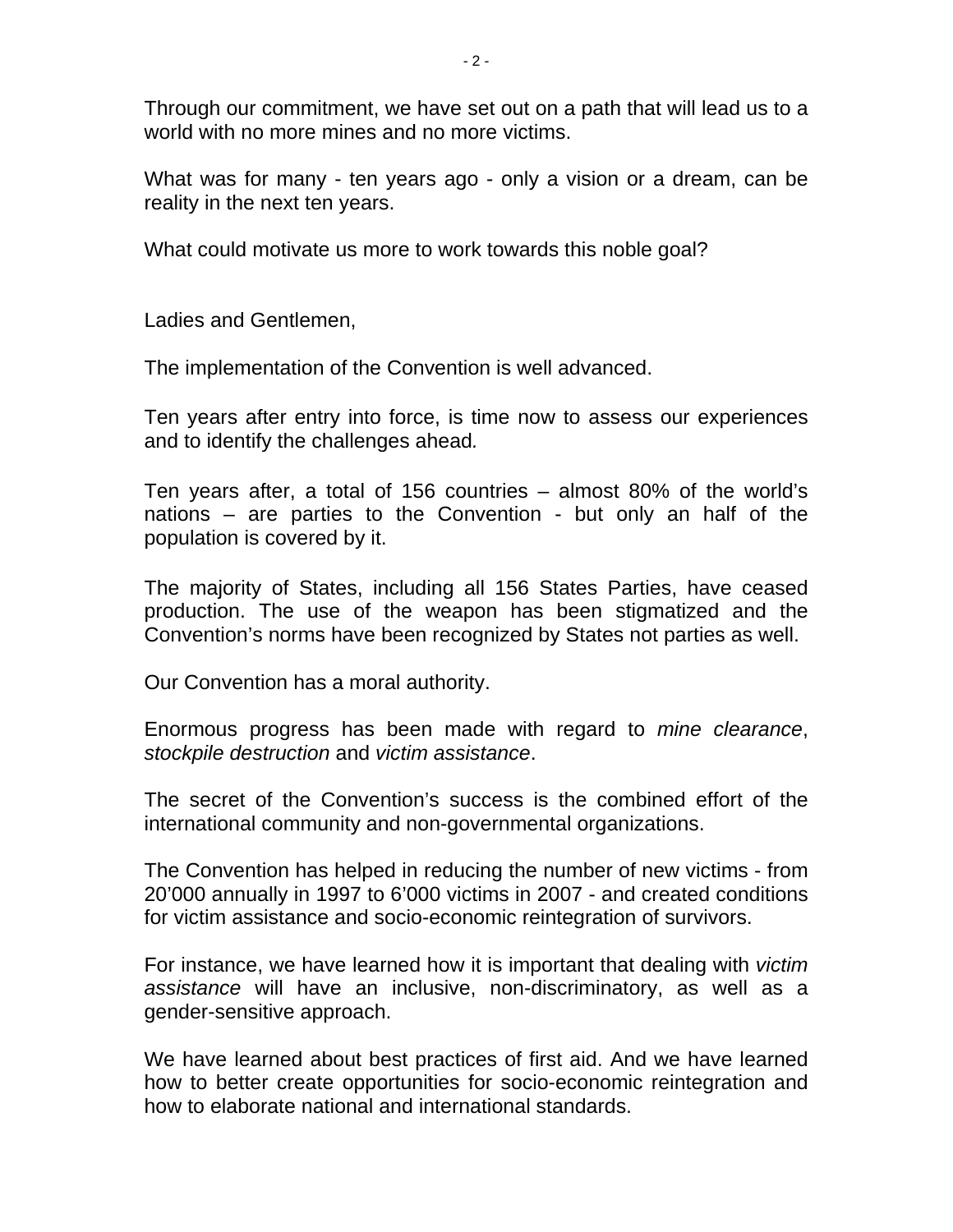We have developed a long-term process for victim assistance in a broader context, which has required a continuous commitment of all.

In particular, recent developments have brought very positive results in addressing the rights and needs of Persons with Disabilities, including victims of any type of explosive remnants of war.

What we have achieved so far is a great step forward. But there is still progress to be made in terms of equal access to reintegration opportunities for survivors.

With *stockpile destruction*, we have established a base for a confidence building process among States parties and civilian populations.

In destroying our stocks, we have made great progress in ensuring that antipersonnel mines would never been used again.

In the past ten years, more that 41 million stockpiled antipersonnel mines have been destroyed by States Parties.

What we have achieved so far is not a *Mine-Free World*. But at least, we have made a significant step forward.

On *mine clearance*, we have made incredible progress over the past ten years. Vast tracts of land have been demined and put to productive use.

We have also been realistic in accepting that some States with huge contamination or environmental constraints would not be in a position to finish the job in ten years.

In 2008, the Convention reached a significant milestone. For the first time, 15 States parties with clearance deadlines in 2009, including Nicaragua, submitted requests for extension on these deadlines. Those requests were considered at the 9th Meeting of the States Parties.

For the first time, we faced a new tremendous challenge. We asked the requesting states to reaffirm their commitment and to submit concrete plans for immediate demining.

We granted the requests submitted. But we did so only after a long and serious review and by being clear and transparent in recording the basis for our decisions.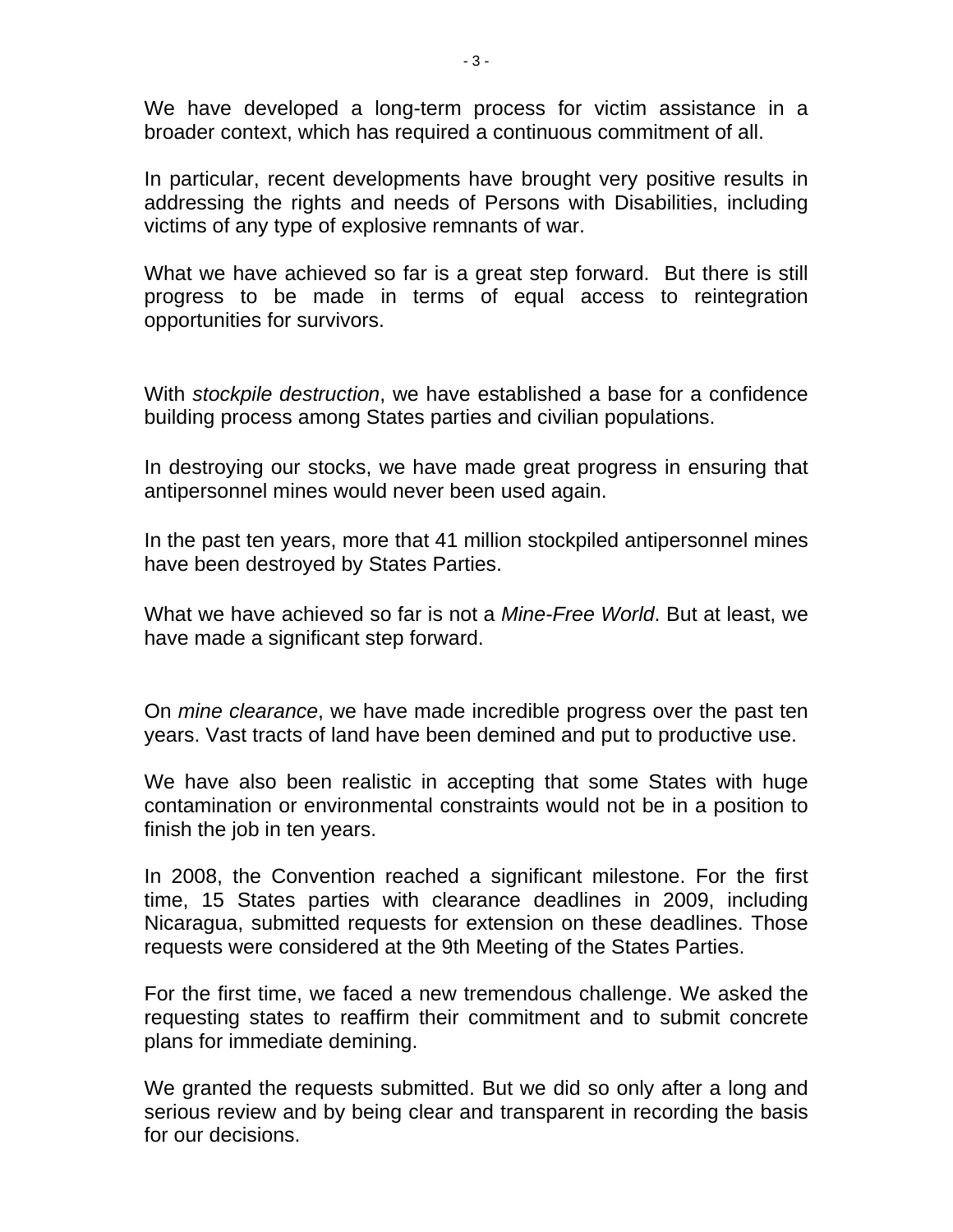We were successful because the extension request process produced key lessons that will assist the concerned states in implementing the results.

For instance, we identified and encouraged the application of the full range of technical and non-technical methods to release suspected hazardous areas.

We also laid the basis and developed the methods to dealing with future extension requests, which we hope will be the exception and not too numerous.

Ladies and Gentlemen,

Despite the progress made, we all know there is still so much to be done before we fulfil the Convention's promise of an end, for all people for all time, of the suffering caused by anti-personnel mines.

Ten years after entry into force, it is clear that implementation is a challenging, difficult and long-term task. I am confident however, that we will deal with unresolved issues and that we will make sure to take into account of all existing and new methods available.

39 States are not yet members of the Convention. This is too much. The accession process slowed down after the best years. That is why I am committed to making *universalization* a top priority during my presidency.

I will encourage bilateral, regional and global efforts to encourage States not parties to join our noble effort. And I will visit a series of countries that we have identified as possible candidates.

In this regard, I commend the EU Member States for adopting a Joint Action in support of the Convention. I hope that the too last EU-States will join the Convention soon.

With respect to *demining*, I have the task this year to chair the group of States Parties that has been mandated to analyse extension requests submitted under Article 5 of the Convention.

These states are the following : Argentina, Cambodia and Tajikistan. My preoccupation with Article 5 implementation, however, will not be limited to these States Parties.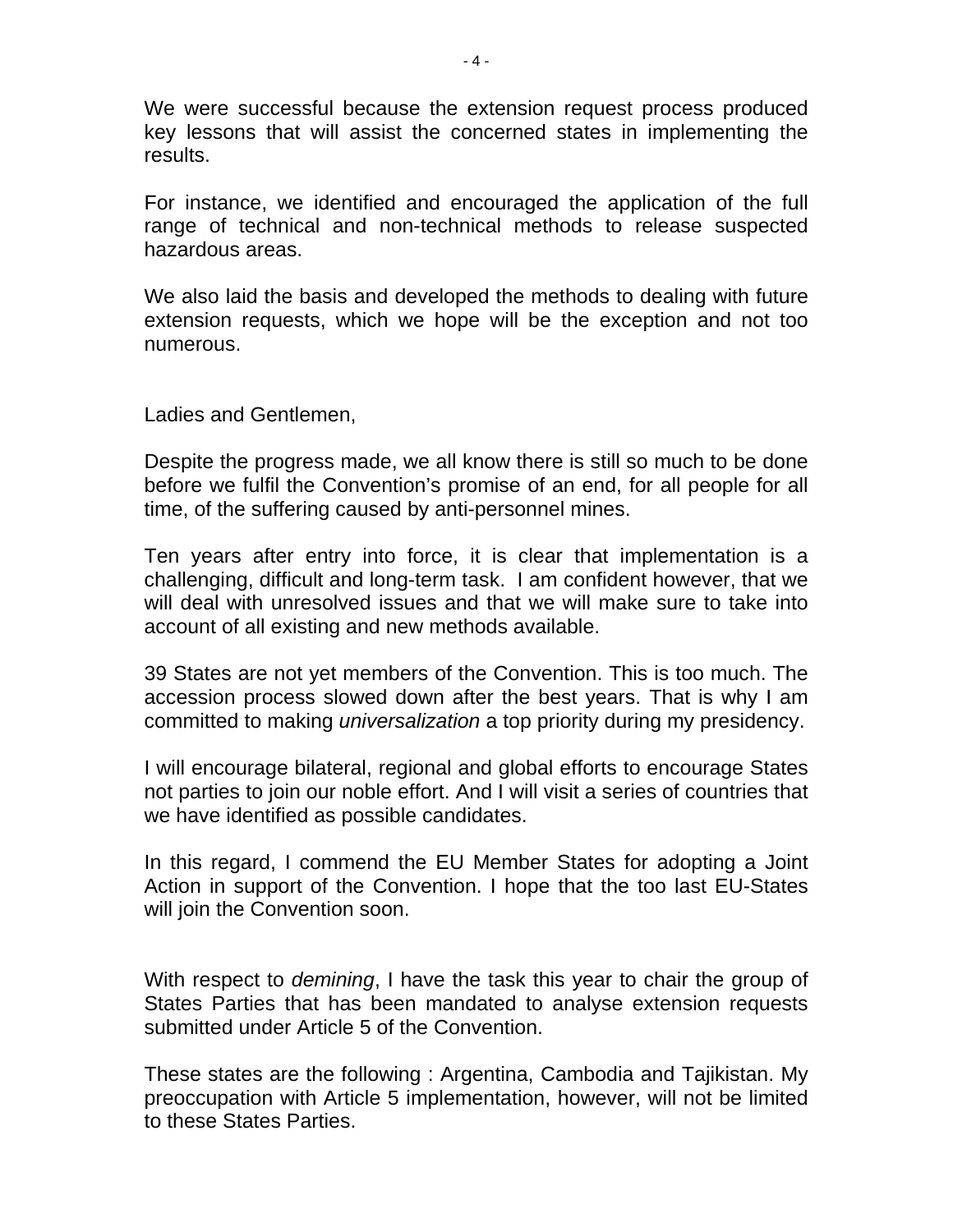I will also call for ongoing attention to be given to States Parties, like Nicaragua, that have already been granted extensions but which need additional assistance to finish the job.

Compliance on *stockpile destruction* will remain an urgent and difficult challenge to the Convention in the future.

There are three countries which did not respect the four years deadline for the destruction of their stocks. Unfortunately, we would most probably have to add more countries to this list which faces a huge stock problem and needs foreign aid and cooperation.

It is therefore paramount that cooperation and assistance arrangements will be concluded a soon as possible in order that stocks can be destroyed. In this regard I would commend the European Commission for making funds for destruction available and work tirelessly to conclude cooperation agreements.

While this workshop is being held in the context of a build-up to the Second Review Conference, it is important that we not only review the past but also look towards the future.

In this regard, I would suggest that there might be great opportunities for synergies between the Mine Ban Treaty and the new Convention on Cluster Munitions.

We will need to decide how to interlink and coordinate the different tasks associated with these two sister instruments in order to avoid duplication of efforts and to keep interest in the Mine Ban Treaty.

Another issue will be to encourage further dialogue among States Parties and *Non-State Actors*.

As we know, armed groups constitute a real challenge to the full achievement of the Convention's aims.

It is vitally important that Non-State Actors end the use of antipersonnel mines. Only in this way, will we be able to improve the situations of affected populations and prevent new victims.